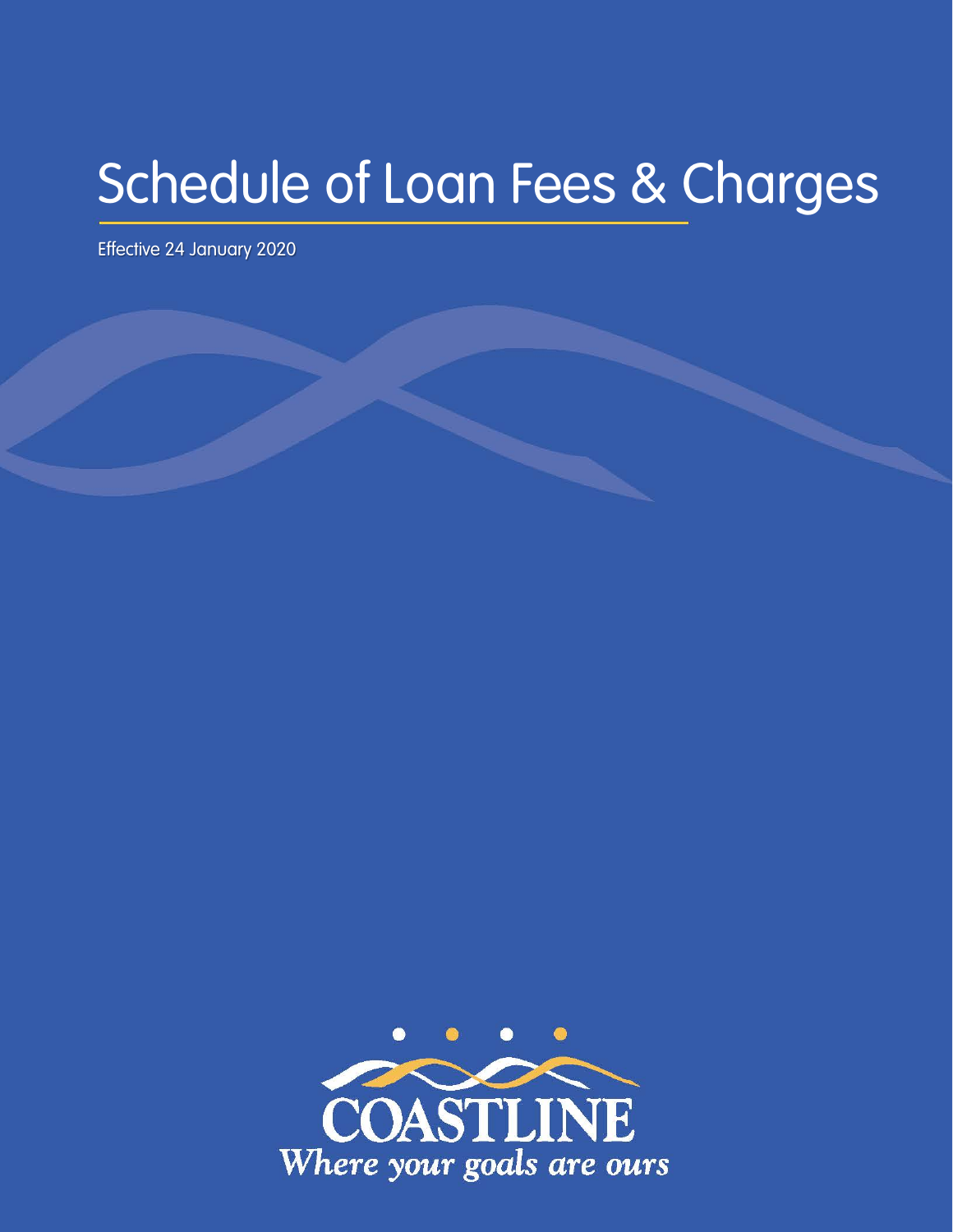

. . . .

# COASTLINE CREDIT UNION COSTS

# Loan Establishment Fee

(Cost to process loan application and establish loan)

| Loan Type                                                                                                                                                                                                                        | \$                                             |
|----------------------------------------------------------------------------------------------------------------------------------------------------------------------------------------------------------------------------------|------------------------------------------------|
| Standard Variable Rate Home Loan (No Fee Home Loan)                                                                                                                                                                              | Nil                                            |
| <b>Owner Builder Construction Loans</b>                                                                                                                                                                                          | \$400                                          |
| All Home & Residential Investment Loans<br>(including 6 month Introductory Rate Option Loan, Classic, Options,<br>Minimiser, Equity Access, Fixed Rate, Investment Essentials,<br>Investment Options & Interest Only Home Loans) | \$250                                          |
| All Home & Investment Loans - Top-Up                                                                                                                                                                                             | \$250                                          |
| All new and increased Personal Loans, Car Loans, Personal<br>Overdrafts & Line of Credit                                                                                                                                         | \$200                                          |
| Performance Guarantee                                                                                                                                                                                                            | \$300 Minimum or 1.00% of<br>outstanding limit |
| Business Loans (available on application)                                                                                                                                                                                        | <b>Sliding Scale</b>                           |

# Loan Administration Fee

(Cost of maintaining the account)

| Loan Type                                                                                                                                                                        | \$                                                      |
|----------------------------------------------------------------------------------------------------------------------------------------------------------------------------------|---------------------------------------------------------|
| Standard Variable, Interest Only, Reverse Mortgage and<br><b>Business Loans</b>                                                                                                  | Nil                                                     |
| Home & Residential Investment Loans<br>(including 6 month Introductory Rate Option Loan, Classic, Options,<br>Minimiser, Fixed Rate, Investment Essentials & Investment Options) | \$8 per month                                           |
| <b>Home Equity Access</b>                                                                                                                                                        | \$5 per month                                           |
| All Personal Loans, Car Loans, Personal Overdrafts & Line of<br>Credit                                                                                                           | Nil                                                     |
| <b>Performance Guarantee</b>                                                                                                                                                     | \$300 Minimum or 1.00% of<br>outstanding limit annually |

# Settlement Disbursement Fee or Real Time Transfer Fee

(Cost of disbursing the loan at drawdown)

| Loan Type      |                                                                     |
|----------------|---------------------------------------------------------------------|
| All Loan Types | \$15 per bank cheque<br>\$20 per EFT or Real Time Transfer required |

2 This brochure is for information only. The loan fees and charges payable under your loan contract will be as specified in the financial table of the loan contract (as varied from time to time).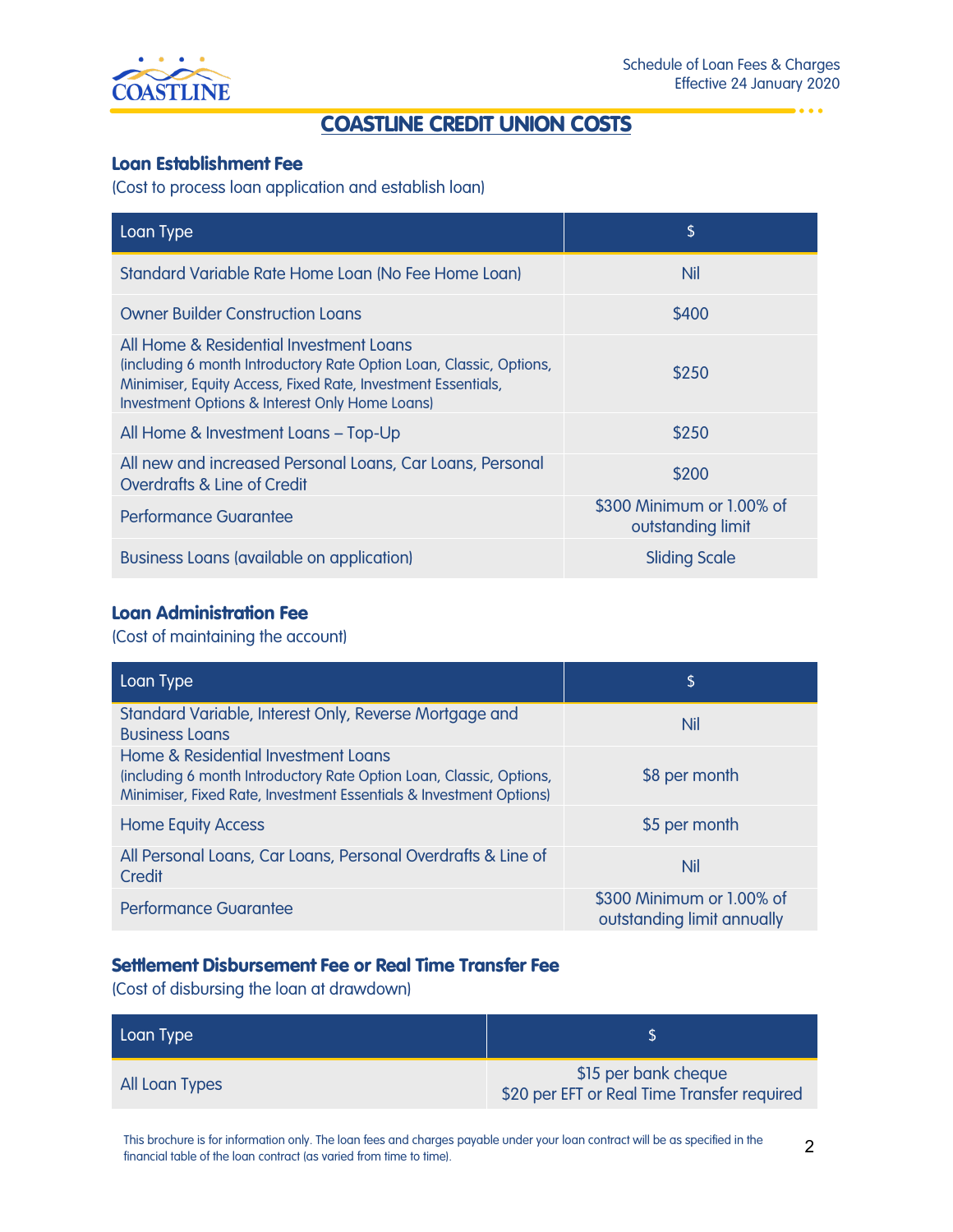

# Progress Draw Fee – Construction Loans

(Cost of administering each progress payment made for construction)

| Loan Type                |                      |
|--------------------------|----------------------|
| <b>Progress Draw Fee</b> | $$95$ per<br>drawing |

#### Scheduling Fee – Owner Builder Construction Loans

(Cost to calculate and prepare schedules for ongoing progress draws)

| Loan Type                                        |       |
|--------------------------------------------------|-------|
| Scheduling Fee - Owner Builder Construction Loan | \$495 |

#### Renegotiation Fee

(Cost to vary original loan contract Terms & Conditions)

| Loan Type                                    |       |
|----------------------------------------------|-------|
| All Home/Investment/Business Loans           | \$150 |
| Personal Loans, Overdrafts & Line of Credits | \$150 |

# Loan Redraw Fee

(Cost to redraw available funds in loan account)

| Loan Type                           |      |
|-------------------------------------|------|
| All Loan Types - Electronic         | Nil  |
| All Loan Types - In Branch Assisted | \$20 |

# Discharge of Mortgage Security

(Cost to prepare discharge of mortgage from title documents)

| Type <sup>1</sup>            |              |
|------------------------------|--------------|
| <b>Discharge of Mortgage</b> | <b>S</b> 110 |

(NOTE: Third party Solicitors cost may also be payable if required to attend settlement for sale of a property or requested to register the discharge at the Land Registry Services office in NSW or the equivalent office in other states).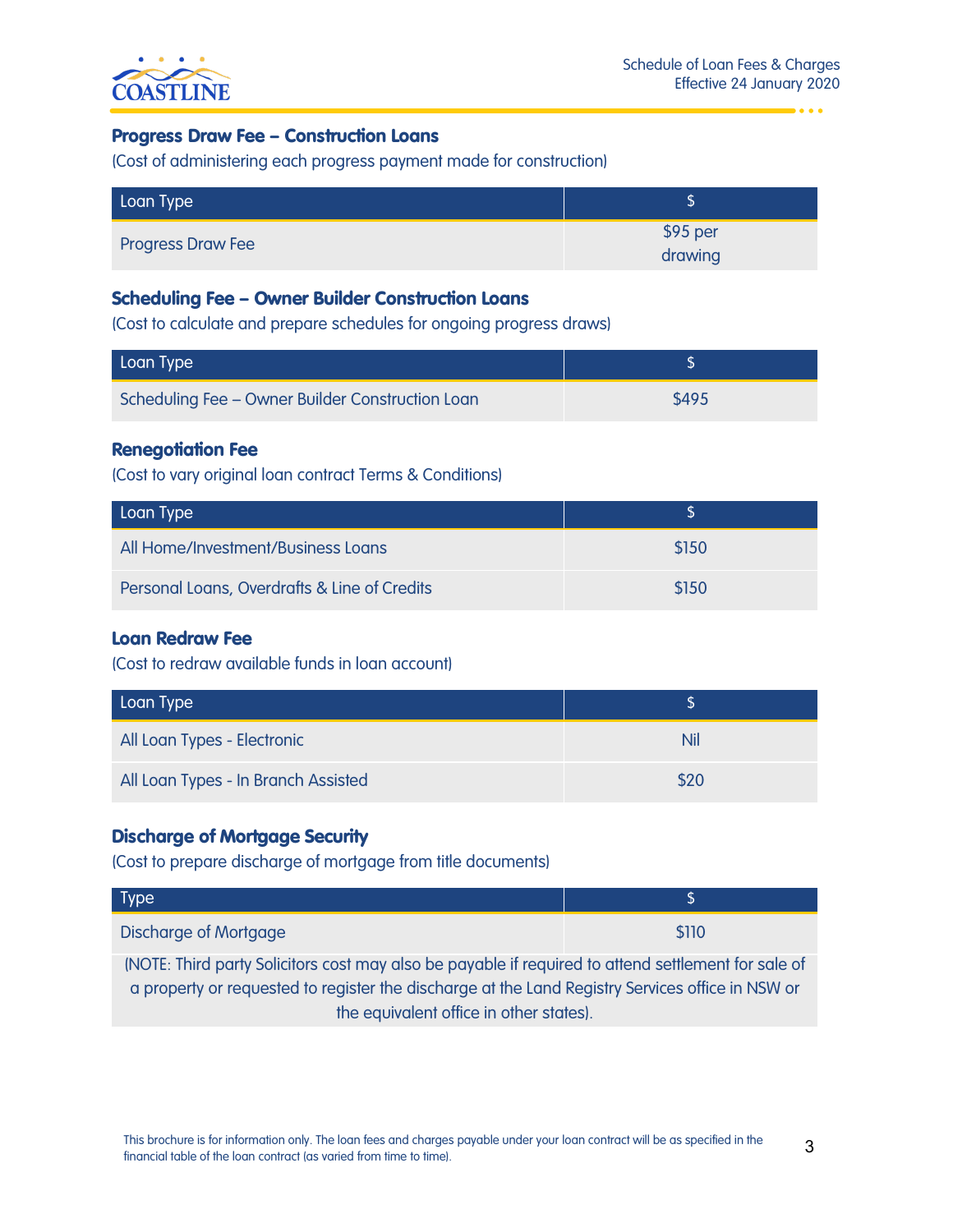

. . . .

# Loan Switching Fee

(Cost to transfer between loan options)

Break costs may be payable when switching from any fixed rate loan and are in addition to the switch fee. Break costs are any amount equal to the Credit Unions reasonable estimate of its loss due to breaking of the fixed rate period or early repayment of a fixed rate loan.

| <b>Type</b>                                                                                                                                              | $\boldsymbol{\mathsf{S}}$ |
|----------------------------------------------------------------------------------------------------------------------------------------------------------|---------------------------|
| Refixing Rate (at end of fixed rate period)                                                                                                              | \$150                     |
| <b>Fixed Rate to Options Minimiser or Classic</b>                                                                                                        | \$200                     |
| <b>Standard Variable Rate Home</b><br>Standard Variable Rate to Fixed Rate, Minimiser, Options, Classic or Home Equity Access                            | \$200                     |
| Standard Variable Rate Investment<br>Standard Variable Rate to Fixed Rate, Investment Essentials or Investment Options                                   | \$200                     |
| Options Home/Investment Loan<br>Options to Fixed Rate, Minimiser, Classic or Home Equity Access<br><b>Options to Standard Variable Rate</b>              | \$200<br>\$150            |
| <b>Minimiser Home Loan</b><br>Minimiser to Fixed Rate, Options, Classic or Home Equity Access<br>Minimiser to Standard Variable Rate                     | \$200<br>\$150            |
| <b>Investment Essentials Loan</b><br>Investment Essentials to Fixed Rate or Investment Options<br><b>Investment Essentials to Standard Variable Rate</b> | \$200<br>\$150            |
| <b>Home Equity Access</b><br>Home Equity Access to Fixed Rate, Minimiser, Options, Classic or Standard Variable Rate                                     | \$200                     |
| Introductory Rate Option Home Loan<br>Introductory Rate Option Home Loan to any other home loan type                                                     | \$400                     |
| <b>Classic Home Loan</b><br>Classic to Minimiser, Options, Standard Variable, Fixed Rate or Equity Access                                                | \$150                     |
| <b>Loan Arrears Enforcement Fees</b>                                                                                                                     |                           |

| Type                                                                                                                                                                                                                             | \$                         |
|----------------------------------------------------------------------------------------------------------------------------------------------------------------------------------------------------------------------------------|----------------------------|
| <b>Manual Arrears Transfer Fee</b>                                                                                                                                                                                               | \$5                        |
| Email/SMS/Telephone Arrears Reminder Fee                                                                                                                                                                                         | \$5                        |
| <b>Arrears Notice Fee</b><br>(payable for every letter - first & subsequent - or notice sent in relation to a loan<br>default)                                                                                                   | \$25<br>\$40               |
| <b>Final Notice of Demand</b><br>(the amount of any costs the Credit Union must pay to our Solicitor/Law<br>Stationers for acting for us in connection with the recovery of any amounts owing<br>when a default is established). | <b>\$Not Ascertainable</b> |

#### Inward Dishonour Fee

(When a payment made to the loan account is dishonoured)

| Type <sup>'</sup>                    |               |  |
|--------------------------------------|---------------|--|
| Direct Debit/Salary Deduction/Cheque | \$15 per item |  |
|                                      |               |  |

4 This brochure is for information only. The loan fees and charges payable under your loan contract will be as specified in the financial table of the loan contract (as varied from time to time).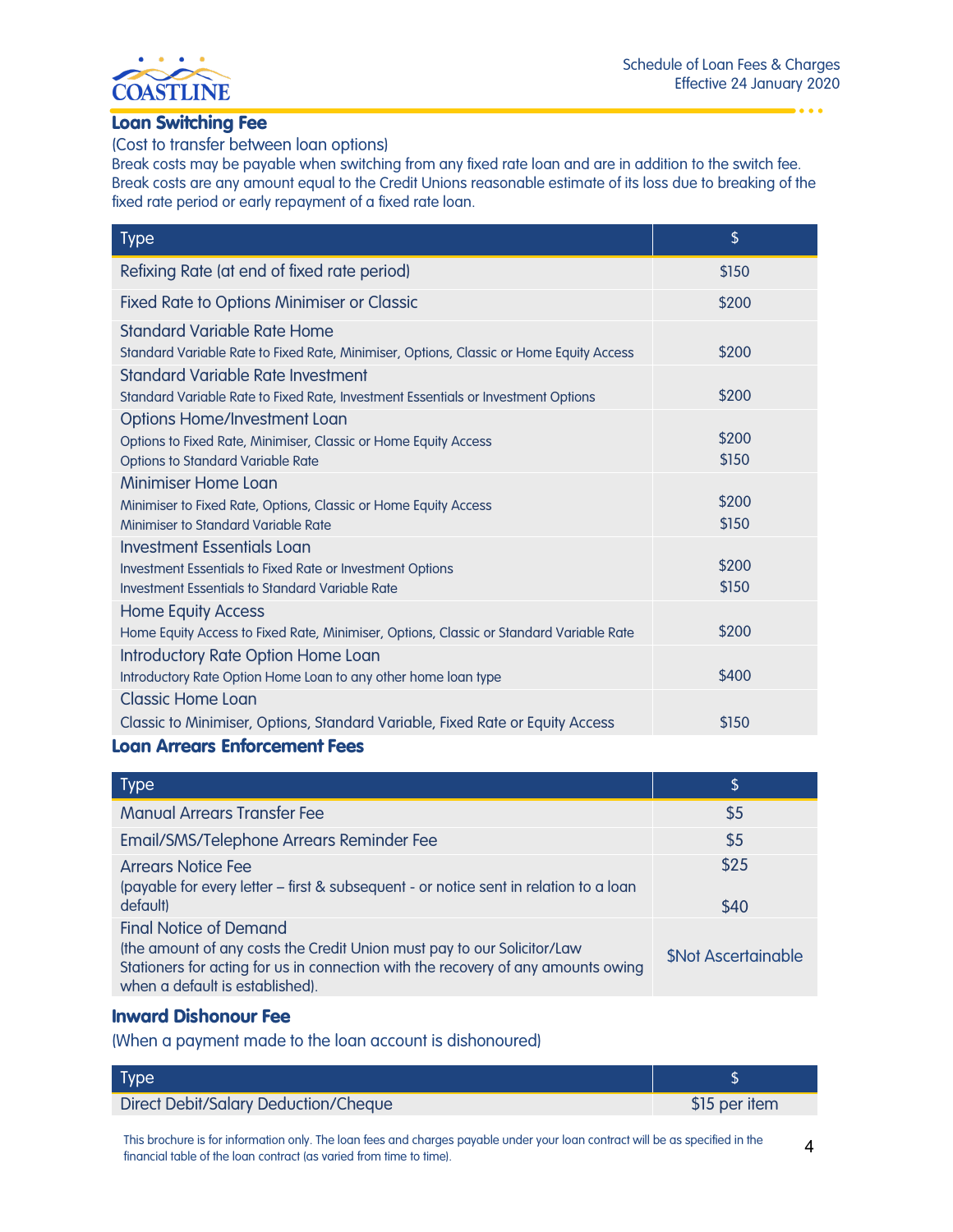

# THIRD PARTY PROVIDER FEES

# Solicitors Costs

(Cost to Coastline for services described below. Does not cover member's legal costs for conveyancing or document explanation)

| <b>Type</b>                                                                                                                                                                                                                                | \$                 |  |
|--------------------------------------------------------------------------------------------------------------------------------------------------------------------------------------------------------------------------------------------|--------------------|--|
| Preparation of mortgages (preparation, registration & attend<br>settlement)                                                                                                                                                                | \$350 per mortgage |  |
| Upstamp Mortgage (applies to certain top up loans only)                                                                                                                                                                                    | \$37.40            |  |
| Preparation of discharge of mortgage (single title) and<br>attend settlement on behalf of the Credit Union. Fee includes<br>PEXA and/or Agent Fee(s).<br>(applies to loans being paid out on sale of mortgaged property) *                 | up to \$302.50     |  |
| Preparation of discharge of mortgage and arrange<br>registration of the property location through PEXA or the<br>Land Registry Services office in NSW or the equivalent office<br>in other states.<br>(applies to loans paid out in full)* | \$330              |  |
| * Fee based on single Certificate of Title being discharged. Additional Certificate of Title costs on<br>application.                                                                                                                      |                    |  |

# Personal Property Security Interest Fee

(Cost for search and registration of personal property security interest over car, boat, caravan, machinery etc on the Personal Property Security Register)

| Type                                 |                   |
|--------------------------------------|-------------------|
| Variation, Search & Registration Fee | \$33 per interest |

# Valuation Fee

(Cost to obtain a registered valuation on mortgaged property) Details available on application. Cost not ascertainable as variable. Dependent upon property size, location and usage.

# Property Search Fee

(Cost to perform a search on single a Certificate of Title.

| Type                     |      |
|--------------------------|------|
| <b>NSW</b>               | \$25 |
| All other state's titles | \$25 |

# Lender's Mortgage Insurance

(Insurance premium to cover loan borrowings above normal Credit Union lending policy). Details available on application. Cost not ascertainable as variable. Dependent upon property size, location and usage.

5 This brochure is for information only. The loan fees and charges payable under your loan contract will be as specified in the financial table of the loan contract (as varied from time to time).